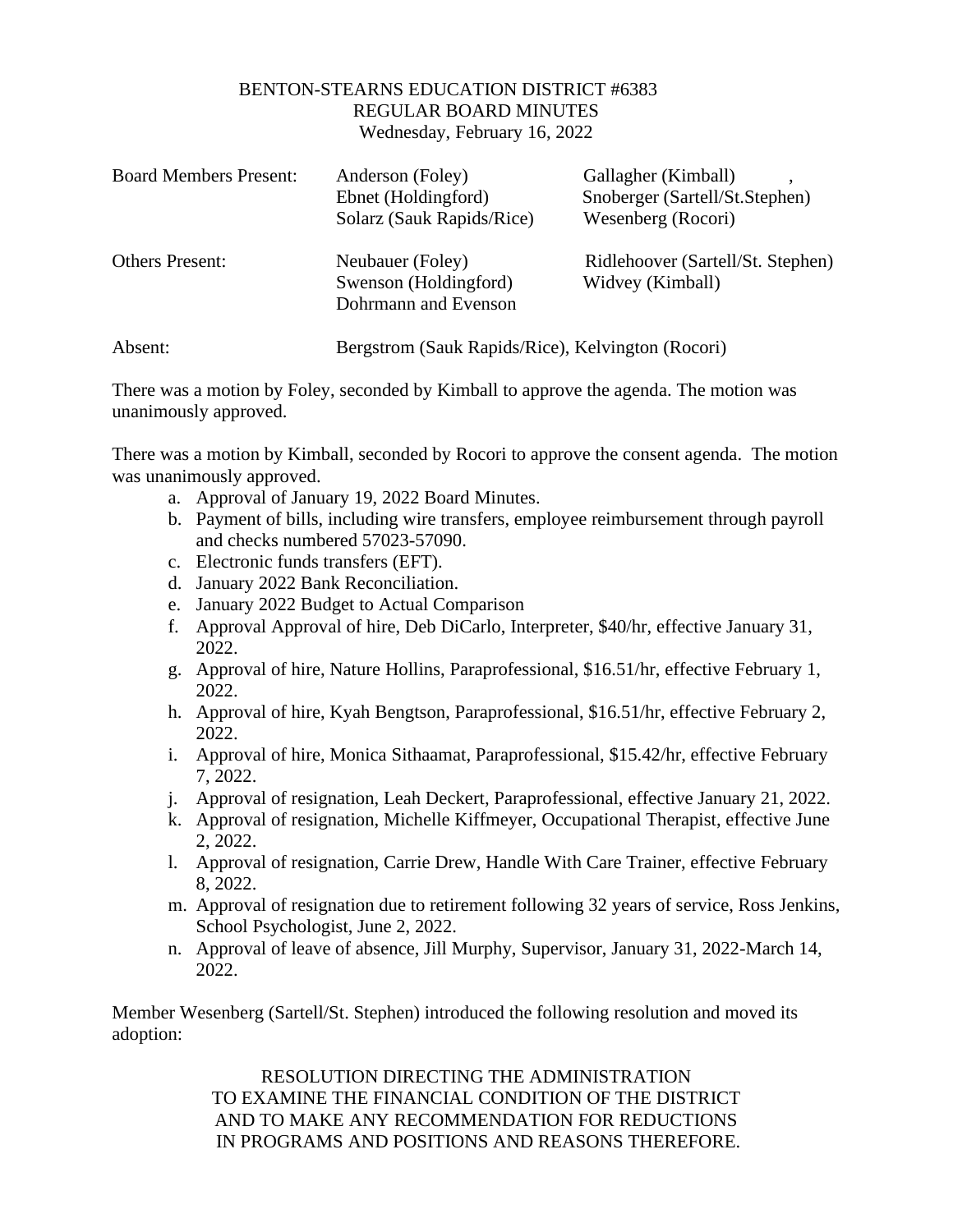\*WHEREAS, the financial condition of the school district may dictate that the school board must reduce expenditures, and

WHEREAS, this reduction in expenditure and must include discontinuance of positions and discontinuance or curtailment of programs, and

WHEREAS, a determination must be made as to which teachers' contracts must be terminated and not renewed and which teachers may be placed on unrequested leave of absence without pay or fringe benefits in effecting discontinuance of positions,

BE IT RESOLVED, by the School Board of Benton-Stearns Education District #6383, as follows:

That the School Board hereby directs the Executive Director and administration to consider the discontinuance of programs or positions to effectuate economies in the school district and reduce expenditures and make recommendations to the school board for the discontinuance of programs, curtailment of programs, discontinuance of positions or curtailment of positions.

The motion for the adoption of the foregoing resolution was duly seconded by Gallagher (Kimball) and upon vote being taken thereon, the following voted in favor thereof: Anderson (Foley), Ebnet (Holdingford), Gallagher (Kimball) , Snoberger (Sartell/St. Stephen), Solarz (Sauk Rapids/Rice) and Wesenberg (Rocori) And the following voted against the same: None Whereupon said resolution was declared duly passed and adopted.

There was a motion by Sartell/St. Stephen seconded by Foley to approve the 2021-2023 Non-Licensed Personnel Paraprofessional Contract. The total cost of \$66,878 or 12.52%. The motion was unanimously approved.

There was a motion by Foley, seconded by Rocori to approve the 2021-2023 Non-Licensed Personnel Clerical/Custodial Contract. The total cost of \$24,061 or 9.06%. The motion was unanimously approved.

There was a motion by Sartell/St. Stephen, seconded by Kimball to approve the 2021-2023 Supervisor Contract. The total cost of \$46,111 or 6.86%. The motion was unanimously approved.

There was a motion by Sartell/St. Stephen, seconded by Holdingford to approve the contract for payroll services with CMERDC effective February 1, 2022 for a monthly cost of \$575 to be reviewed and evaluated in May 2022. The motion was unanimously approved.

There was a motion by Sartell/St. Stephen, seconded by Kimball to approve to add an additional .15 FTE (not to exceed 26 days) of School Psychologist support for the remainder of the 2021- 2022 school year. The motion was unanimously approved.

The Benton-Stearns Education District By-Laws and Agreement were presented for the first reading. These documents are required to be reviewed on an annual basis.

Executive Director and Assistant Director Report

- a. Level IV Monthly Service Update-Erin
- b. Early Intervention Monthly Service Update-Erin